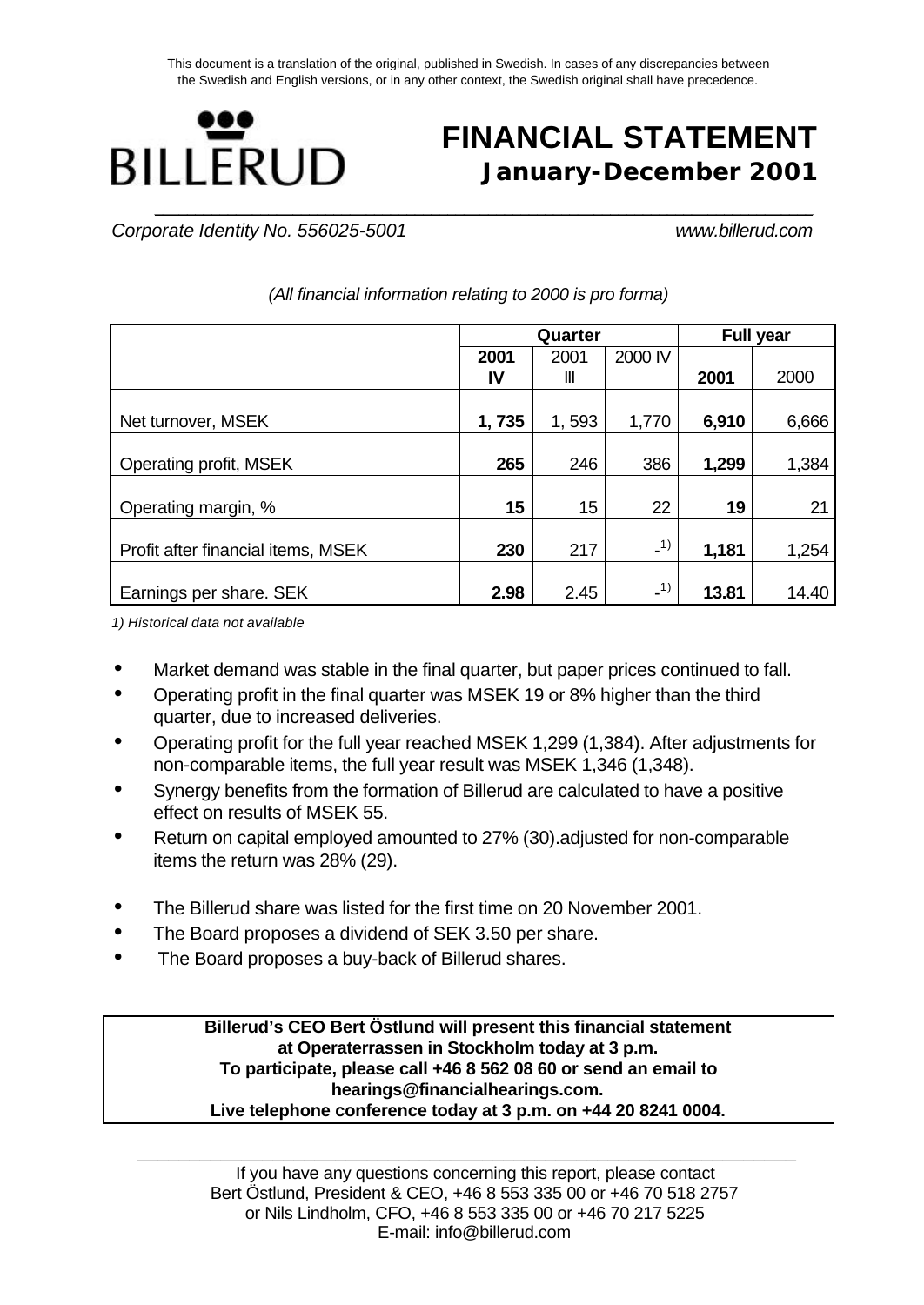**See a film presentation of the conference on www.billerud.com from 9 p.m. today.**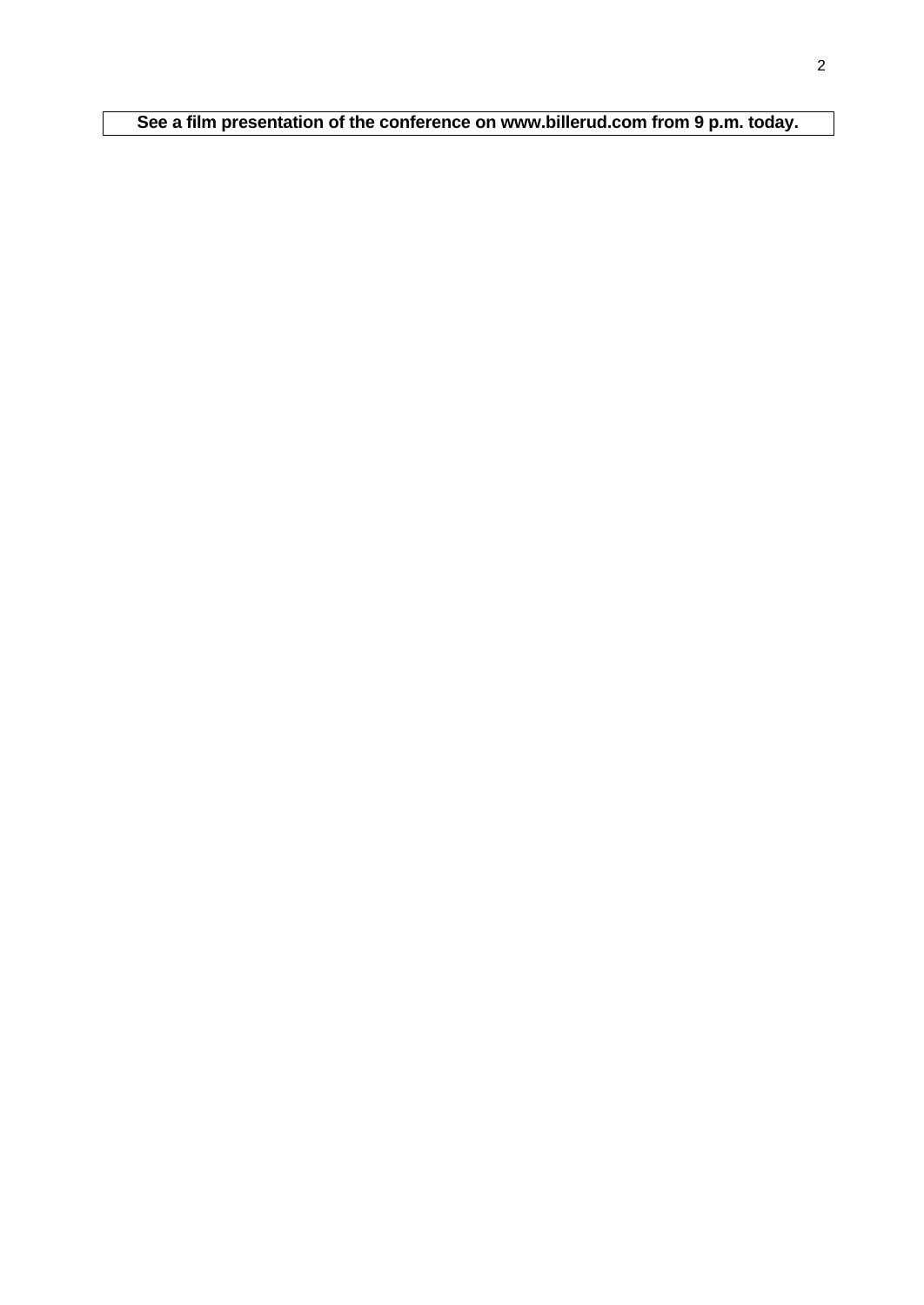## **Billerud Group**

## **Market**

Demand for Billerud's products was relatively stable during the year with total delivery volumes at the same level as the previous year. The market for Billerud's packaging paper was strong at the beginning of the year, but subsequently weakened gradually. Price reductions were implemented in local currencies but this was offset by the weakening of the Swedish krona. Deliveries of containerboard and market pulp increased compared with 2000, while deliveries of kraft paper decreased.

Demand for market pulp was low throughout the year. Production curtailments by pulp producers meant that stocks fell up to October. However, production picked up during the final months of the year and stocks rose. The price of long-fibre market pulp fell from USD 710 per tonne at the beginning of the year to USD 450 per tonne at the end of September. Prices then rallied a little, but as stocks were built up prices fell back again at the end of the year.

Due to the demand situation, Billerud implemented production curtailments of around 25,000 tonnes during the year, of which around 5,000 tonnes were in the final quarter.

## **Sales and results**

#### *Fourth quarter*

Net turnover for the period amounted to MSEK 1,735, an increase of 9% compared with the third quarter. Higher turnover is explained by an 11% increase in deliveries as prices fell.

Operating profit amounted to MSEK 265, an increase compared with the previous quarter of MSEK 19 or 8%. The increase was mainly due to higher delivery volumes.

Comments on the earnings trend for each product area are provided on page 5.

Net financial items amounted to MSEK -35. Earnings for the quarter were charged with nonrecurring costs of MSEK 14 for the refinancing of loans, which is described on page 4.

### *Full year 2001*

Compared with 2000, net turnover increased by 4% and amounted to MSEK 6,910. The higher turnover was attributable to approximately unchanged average prices for kraft paper and containerboard (in EUR and USD) and the weakened Swedish krona. This was partly offset by lower prices for market pulp. In total, deliveries increased by 1% compared with 2000.

The operating profit of MSEK 1,299 was MSEK 85 or 6% lower than the figure for 2000. On average, prices (expressed in SEK) increased for Billerud's paper products, which account for around 80% of sales. The effect of higher prices was offset, however, by reduced pulp prices and higher costs, mainly due to higher wood and chemical prices. Overall, the weakness of the Swedish krona in 2001 had a positive effect of around MSEK 400 on the operating profit compared with the previous year.

Earnings were charged with MSEK 47 in non-recurring costs for the formation of Billerud and the stock-exchange listing. In the previous year, an MSEK 36 repayment of funds was received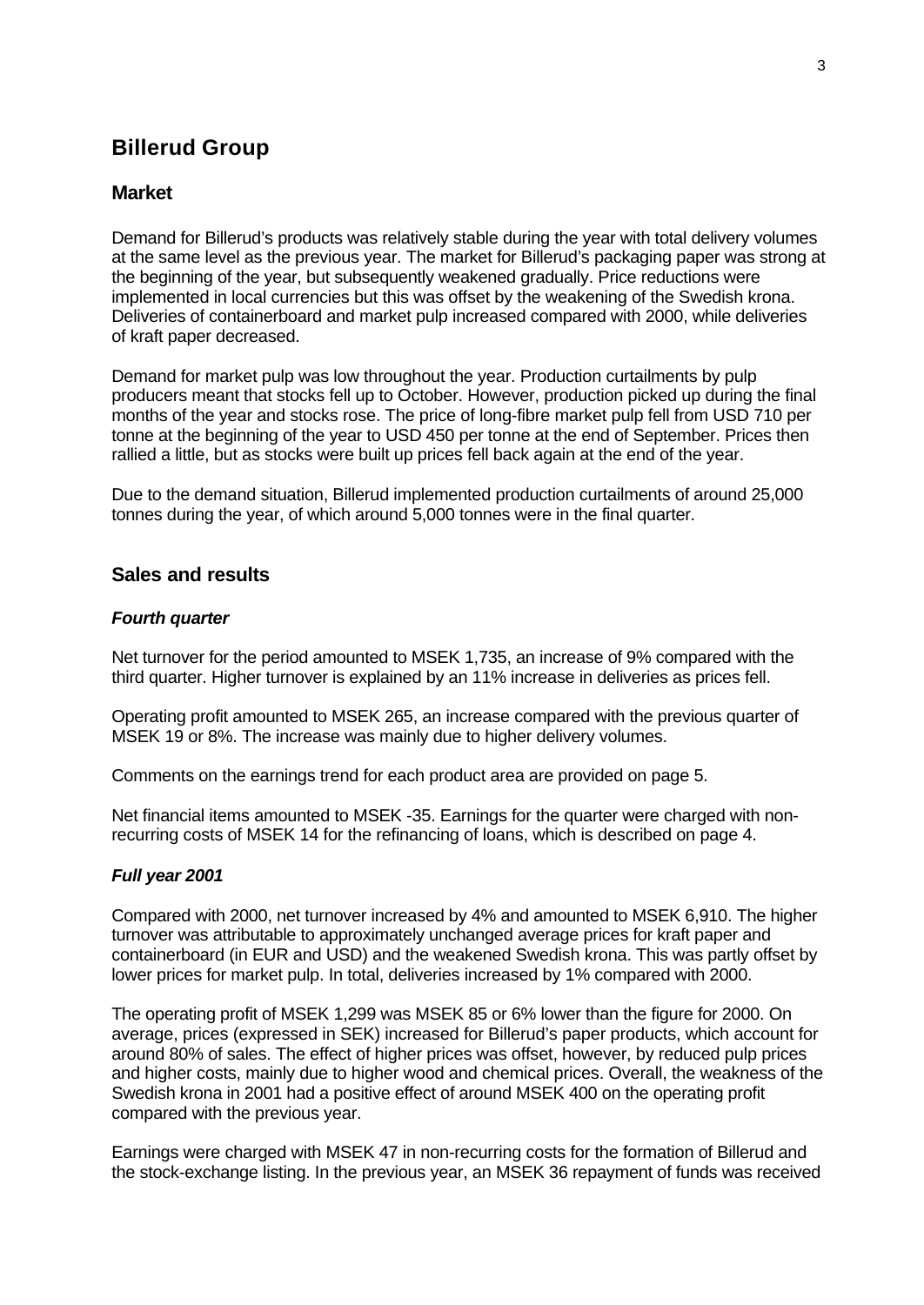from SPP. Adjusted for these two non-comparable items, the operating profit amounted to MSEK 1,346 (MSEK 1,348 in 2000).

Net financial items, amounting to MSEK -118, related primarily to interest paid at market rates on loans from the company's owners and to interest and expenses for Billerud's syndicated loans, MSEK 14.

The estimated tax charge was MSEK 314. Deferred tax income was recorded in the final quarter, and the tax charge for the full year corresponds to a tax rate of 27%.

Return on capital employed amounted to 27%, compared with 30% in 2000. Return on equity was 32%.

## **Synergies**

In connection with the formation of Billerud, synergy effects of around MSEK 200 were forecast. To achieve this, a streamlining project was started early in the year (transferring products and getting better use out of existing equipment). This will boost profits by at least MSEK 170 by the end of 2003. An additional MSEK 30 in cost synergies will be obtained, making a total synergy benefit of MSEK 200 by the end of 2003.

During 2001 the synergy benefit is calculated to amount to MSEK 55, consisting of MSEK 25 for the streamlining effect and MSEK 30 for cost synergies.

## **Foreign exchange exposure**

20% of the Group's sales are in Swedish krona (SEK). Invoicing in other currencies is primarily in EUR, USD and GBP. Most sales in SEK, however, are closely related to market pricing in other currencies, primarily USD. The Group's currency hedging takes these underlying flows into account. The majority of costs are in Swedish krona. The Group is therefore exposed to exchange rate fluctuations. In order to manage this, Billerud has hedged exchange rates as shown below. In December the Board decided to extend currency hedging to cover 15 months of estimated net flows.

| <b>Currency</b> |    |     | Months 1-3 Months 4-6 Months 7-<br>Total<br>15 |    | Average<br>rates |
|-----------------|----|-----|------------------------------------------------|----|------------------|
| <b>EUR</b>      | 95 | 100 | 95                                             | 95 | 9.52             |
| <b>USD</b>      | 95 | 95  | 95                                             | 95 | 10.63            |
| <b>GBP</b>      | 75 | 90  | 80                                             | 80 | 15.24            |

#### **Hedging as % of forecasted underlying net flows for the next 15 months**

### **Investments and capital employed**

Gross investments amounted to MSEK 458, while depreciation during the same period amounted to MSEK 345. Most of the investment amount relates to investment projects started before 2001, primarily an evaporation unit and soda recovery boiler at Gruvön. Investment projects decided after year-end 2000 include replacement of washing filters at Skärblacka. During 2001 decisions were made regarding a rebuild of PM4 at Gruvön and investments in environmental measures and capacity at Karlsborg. These projects will be completed up to 2003.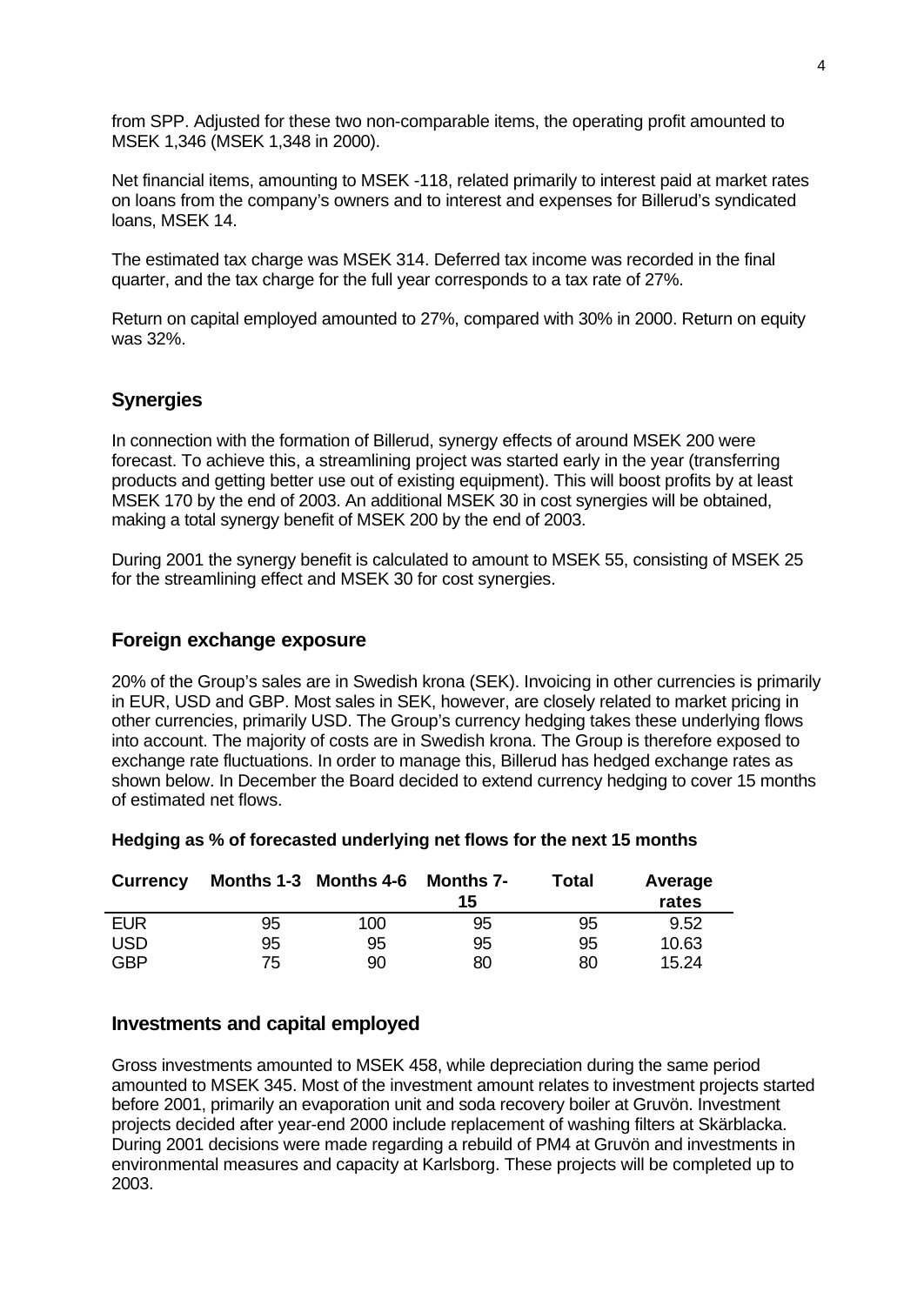According to Billerud's financial targets, investment levels shall be at the same level as depreciation. During 2001, investment was higher in order to complete several large projects authorised before 2001.

Billerud's capital employed amounted to MSEK 4,822 as of 31 December 2001, virtually unchanged from the pro forma figure of MSEK 4,828 for 1 January 2001. Higher fixed and working capital was offset by higher tax liability.

### **Cash flow and financial position**

Cash flow from operating activities amounted to MSEK 1,317. Investment activities produced a deficit of MSEK 443. The operating cash flow reached MSEK 874, compared with MSEK 798 pro forma for 2000. The operating cash flow corresponds to the change in Billerud's net debt. The operating cash flow improved because a lower investment level more than compensated for the lower operating surplus and higher tied-up working capital. After amortisation of interestbearing liabilities (MSEK 1,256) the cash change amounted to MSEK -382.

The interest-bearing net debt amounted to MSEK 1,731 on 31 December 2001, compared with MSEK 2,604 pro forma on 1 January 2001. The Group's net debt/equity ratio at the end of the period was 0.56 compared with 1.17 at the beginning of the year. The positive operating cash flow explains the reduced net debt/equity ratio.

### **Financing**

In connection with the stock exchange listing, financing from AssiDomän and Stora Enso was relieved with the help of a short-term bridge financing agreement with SEB. At the end of December a financial agreement was signed with a syndicate of international banks, led by SEB Merchant Banking. The syndicated loan replaces the bridge financing.

The loan amounts to MSEK 2,200 over five years. For borrowings in SEK a margin of STIBOR + 0.8% will be paid, which corresponds to around 5% per year in interest costs at current rates. As of 31 December 2001, MSEK 2,000 of the loan had been utilised.

### **Personnel**

The average number of employees during 2001 amounted to 2,379 compared with 2,442 during 2000. The average number of employees thus decreased by 63 people. During the year 66 people at its sales office and head office were added. The average number of employees at the three paper mills was reduced by 129 people.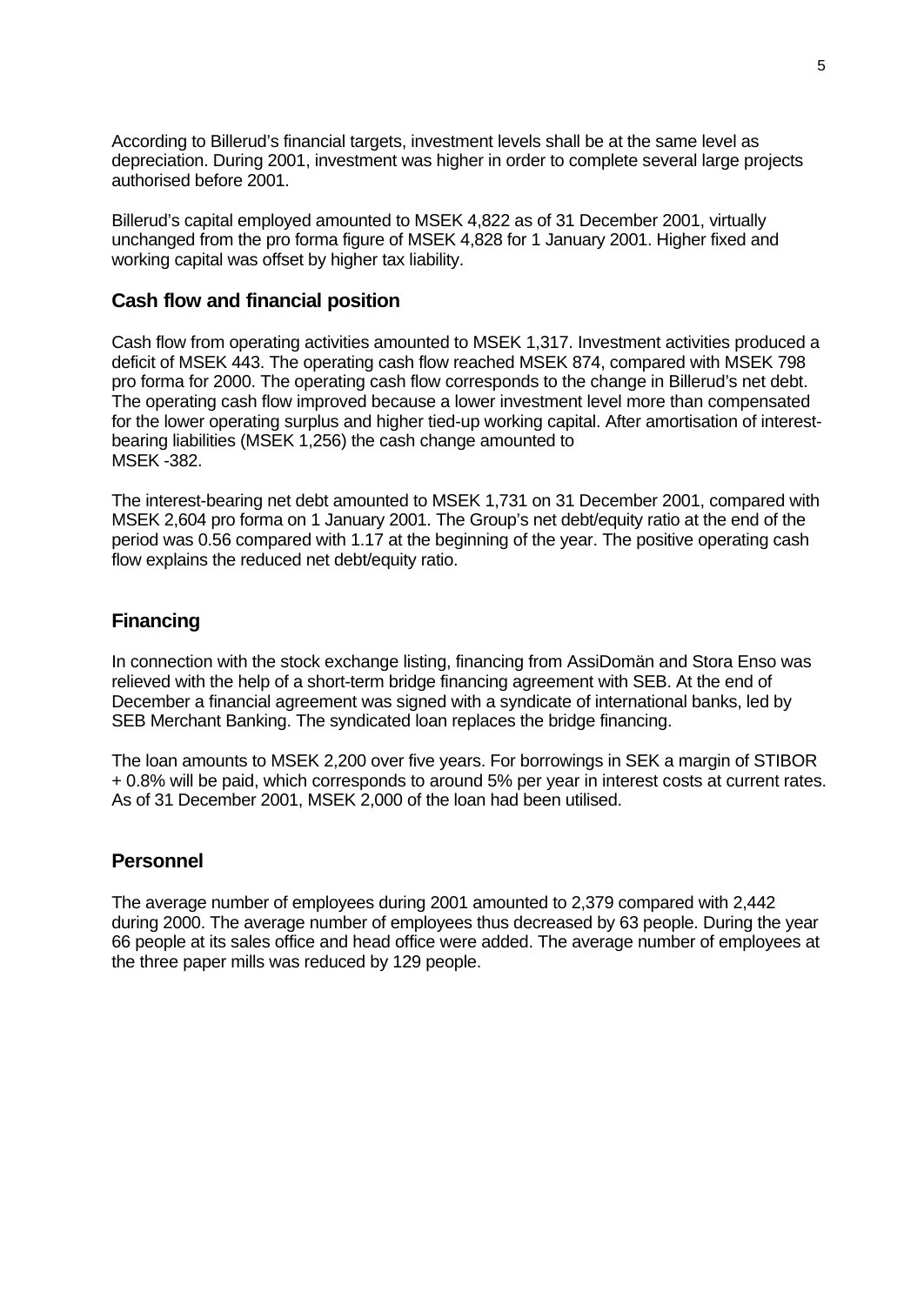## **Product areas**

|                        |       | Net turnover |     | Operating profit |           |        |  |
|------------------------|-------|--------------|-----|------------------|-----------|--------|--|
|                        |       |              | %   |                  |           | %      |  |
| MSEK                   | 2001  | 2000 change  |     | 2001             | 2000      | change |  |
| Kraft paper            | 3.449 | 3.282        | 5   | 756              | 588       | 29     |  |
| Containerboard         | 2,009 | 1,759        | 14  | 426              | 299       | 42     |  |
| Market pulp            | 1,454 | 1,625        | -11 | 228              | 553       | $-59$  |  |
| Other and eliminations | $-2$  |              |     | $-111^{1}$       | $-56$     |        |  |
| <b>Total Group</b>     | 6.910 | 6.666        | 4   | 1.299            | 2)<br>384 | -6     |  |

## **Net turnover and operating profit**

1) Includes MSEK 47 in costs for the build-up of Billerud and stock-exchange listing.

2) Includes MSEK 36 refund from SPP

#### *Kraft paper*

#### *Final quarter*

The operating profit for the period was MSEK 154. Compared with the third quarter of 2001, the profit fell by MSEK 38 or 20%, mainly due to lower prices.

#### *Full year 2001*

Compared with 2000, earnings rose 29% to MSEK 756. Deliveries fell 7%, which was mainly attributable to sack paper volumes and partly a result of a product change and increased production of white liner in accordance with Billerud's strategy. The improved earnings were due to higher prices, which more than compensated for lower deliveries.

#### *Containerboard*

#### *Final quarter*

Operating profit amounted to MSEK 123, an increase of MSEK 36 or 41% compared with the previous quarter. The improvement is explained by 13% higher deliveries compared with the previous quarter while prices were relatively stable.

#### *Full year 2001*

Compared with 2000, earnings increased by 42% to MSEK 426. Prices were higher, but the earnings impact of this was limited by higher costs. Deliveries increased by 3%, mainly due to Billerud's focus on white liner.

#### *Market pulp*

#### *Final quarter*

Operating profit amounted to MSEK 20, an increase of MSEK 1 from the level in the third quarter. Prices and costs were almost unchanged throughout the two quarters.

#### *Full year 2001*

Compared with 2000, deliveries were 10% higher in 2001. Operating profit amounted to MSEK 228, a decrease of 59% mainly due to reduced prices.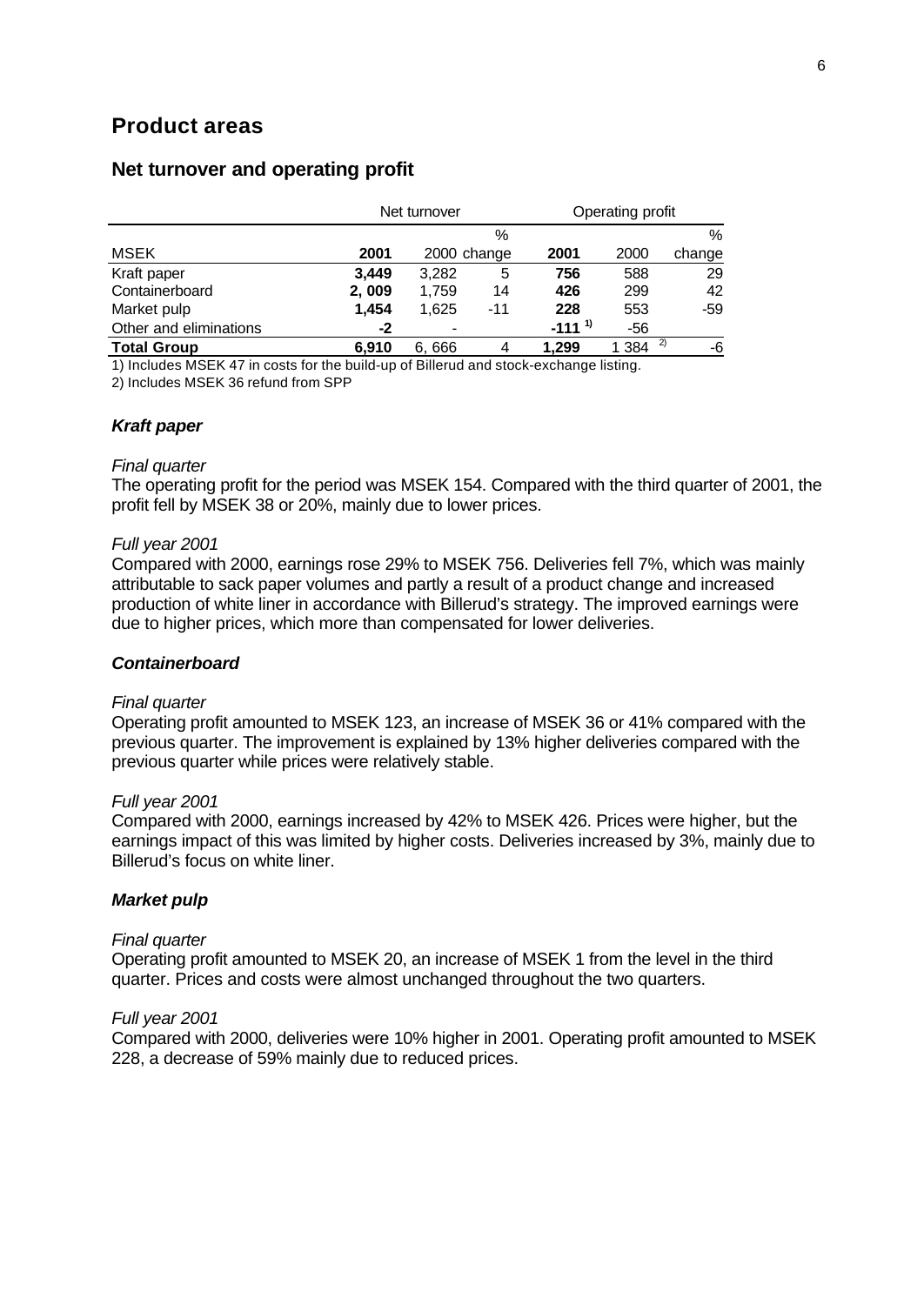## **Parent Company**

Billerud AB comprises Gruvön, the sales organisation for the Nordic market and markets outside Europe, and head office functions.

Net turnover in 2001 amounted to MSEK 3,180. Profit after financial items amounted to MSEK 654. Fixed-asset investments, excluding shares, amounted to MSEK 235. The average number of employees was 1,106. Liquid assets and short-term investments amounted to MSEK 301.

## **The Billerud share**

In May 2001, the Annual General Meeting of AssiDomän AB decided to distribute all of the shares in Billerud AB held by AssiDomän AB to its shareholders. On 17 October 2001, an Extraordinary General Meeting of Billerud AB decided to split the shares and make a bonus issue. The total number of shares in Billerud thereby amounts to 62,740,998.

AssiDomän's Billerud shares were distributed in mid November, and in connection with this Billerud was listed on the O-list of the Stockholm Stock Exchange on 20 November. Sveaskogs's acquisition of AssiDomän involved the use of Billerud shares as part payment, which means that the Swedish State is no longer an owner of Billerud.

Up to the end of December, 28.9 million shares were traded. Up to 6 February a total of 17.7 million shares have been traded in 2002, making a total of 46.6 million shares traded since the listing. The average trading volume of shares per trading day has been around 900,000 shares.

As of 31 December 2001, Stora Enso held 30% of the shares in Billerud. Stora Enso has made a commitment not to sell its Billerud shares before the end of April 2002. Other shareholders mainly include Swedish unit trusts, none of which hold more than 3% of the total shareholding. Around 17% of shares are owned by foreign investors. Billerud has a total of around 207,000 shareholders.

## **Convertible promissory notes for employees**

Billerud's Board of Directors intends to propose to the Annual General Meeting the issuing to Billerud employees of convertible promissory notes.

## **Annual General Meeting and share dividend**

Billerud AB's Annual General Meeting will be held at 4 p.m. on 7 May 2002 in Aula Magna at Stockholms Universitet, Stockholm, Sweden. An announcement will be made in Sweden's national press four weeks at the latest before the meeting.

Billerud's Board of Directors proposes a dividend of SEK 3.50 per share for 2001. The Board will also propose that shareholders authorise the Board to reach a decision regarding buying back shares in Billerud AB.

Record day for entitlement to the dividend will be 13 May 2002. Payment via VPC (the Swedish Securities Register Centre) is expected on 16 May.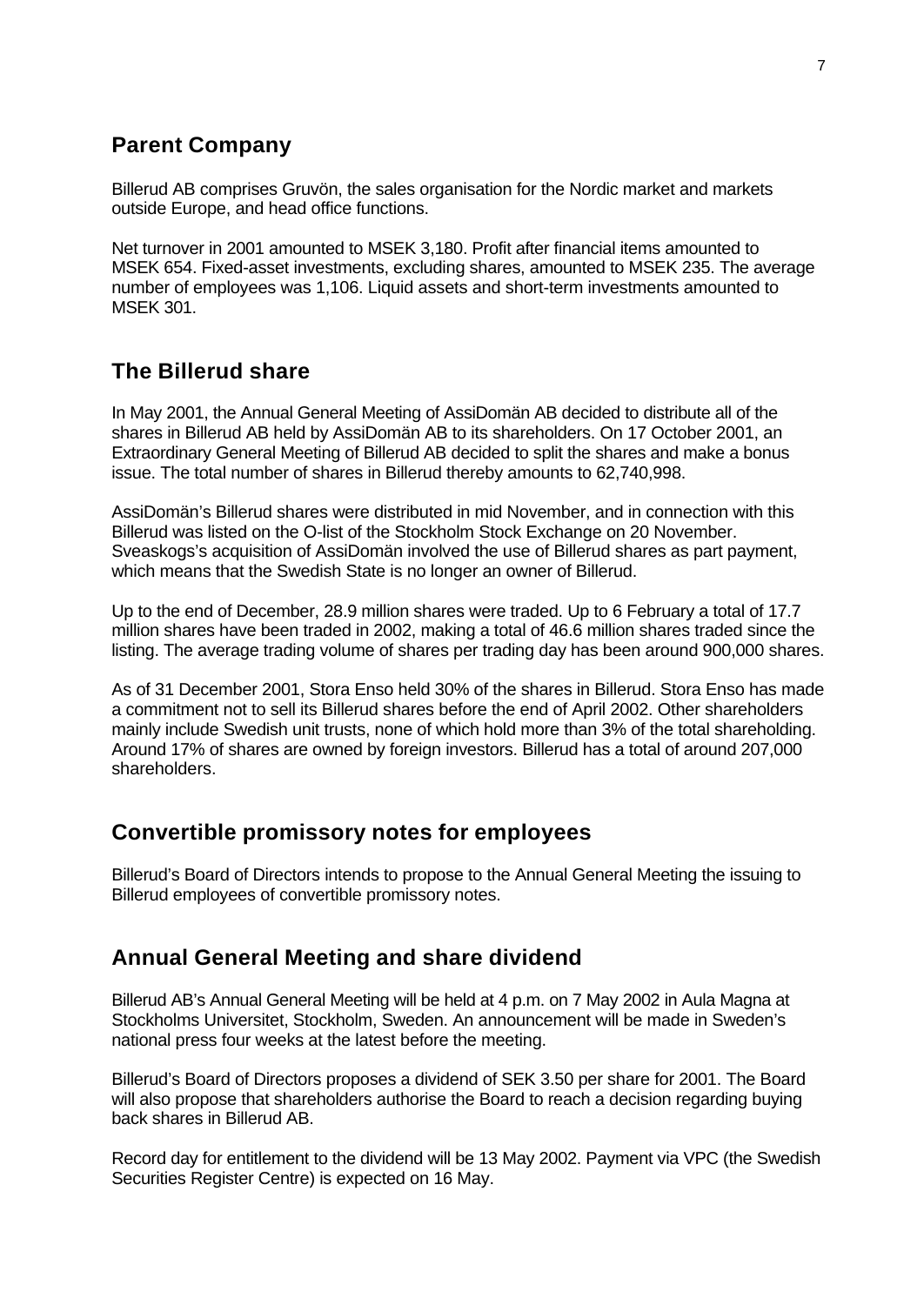## **Outlook**

The market for packaging paper is characterised at present by relatively stable demand for Billerud's products, although there is still a certain amount of downward pressure on prices in certain segments.

For market pulp demand is faltering and prices have begun to weaken again, following a small rise in the final quarter of last year.

A marked improvement cannot be expected until there is an increase in demand following on from improvements in the general economic situation.

The pace of production and delivery capability at Billerud's paper mills are currently good. There are no maintenance stoppages planned for the first quarter of 2002. However, curtailments in production might be required for market reasons.

Stockholm, Sweden 7 February 2002 *Billerud AB (publ)*

Board of Directors

### **Interim reports in 2002**

First quarter 22 April Second quarter 18 July<br>
Third quarter 18 July 21 October Third quarter

Billerud AB (publ) Box 703, SE-169 27 Solna Corporate Identity Number 556025-5001 Tel +46 8 553 335 00 Fax +46 8 553 335 80 E-mail: info@billerud.com Internet website: http://www.billerud.com

*Billerud manufactures and markets packaging paper in the form of kraft paper and containerboard, and market pulp. Production is carried out at the Group's integrated pulp and paper mills in Gruvön, Karlsborg and Skärblacka. Billerud has a world-leading position within several well-defined product segments. The main customer base is Europe but also includes the rest of the world. Billerud has annual sales of approximately SEK 7 billion and around 2,400 employees*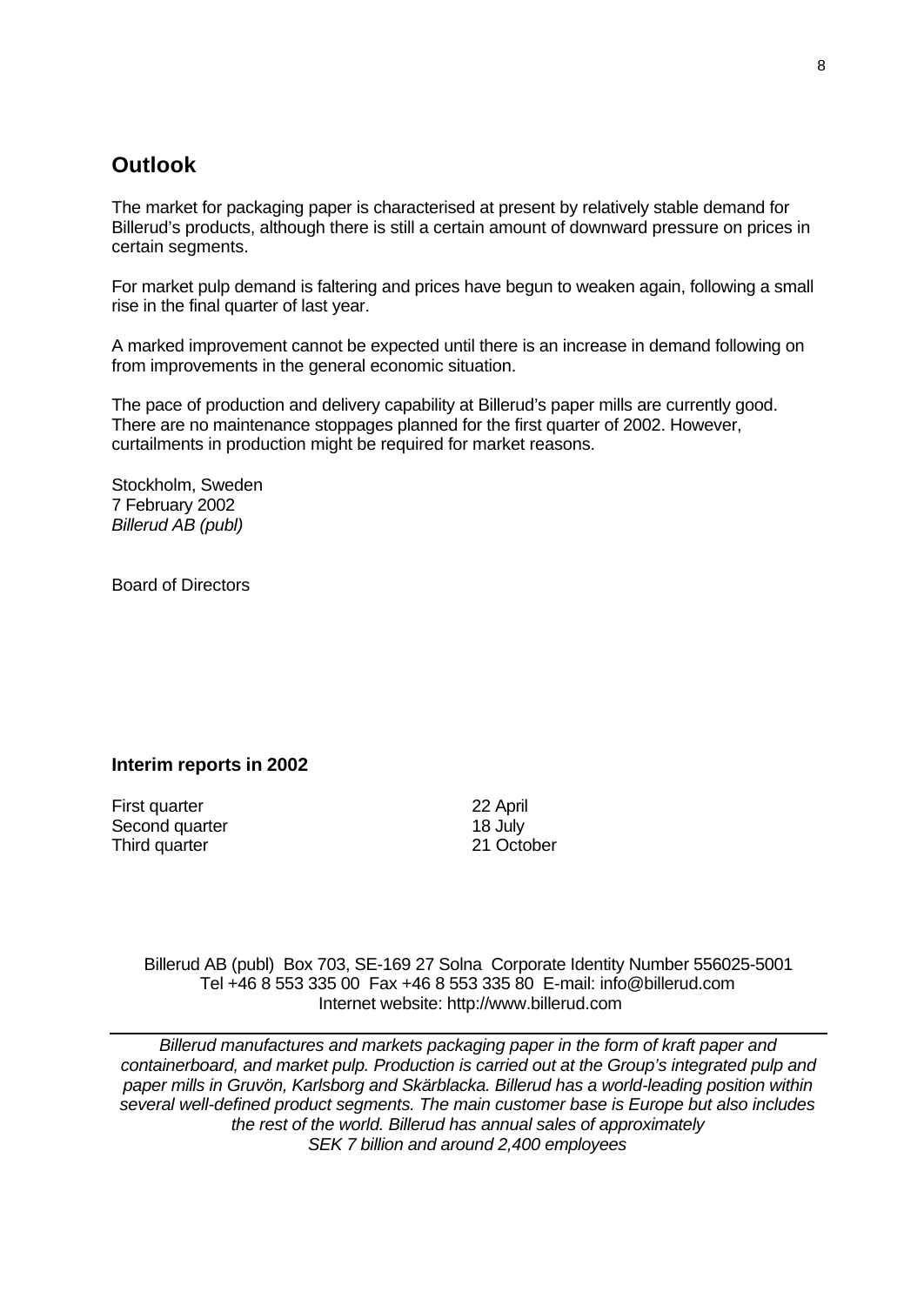## **Appendix**

## **Billerud Group**

## **Accounting principles**

### *The accounts are prepared in accordance with the recommendations of the Swedish Financial Accounting Standards Council.*

*All financial information relating to 2000 is pro forma. Since until 31 December 2000 the paper mill in Gruvön comprised a profit unit within the then Stora Enso Paperboard AB, it did not have an independent balance sheet with its own loan financing, untaxed reserves and shareholders' equity. The Swedish Financial Accounting Standards Council's recommendation on accounting for income tax (RR 9) is applied with effect from 1 January 2001. A retroactive re-calculation in accordance with RR9 has not been possible with reasonable accuracy, so it has been done starting from 1 January 2001. Against this background, the result is reported in the pro forma profit and loss accounts for October-December 2000 down to the operating profit, and the cash flow analysis for 2000 down to operative cash flow. In the pro forma profit and loss accounts for 2000, financial items and tax have been calculated in accordance with the conditions described on page 29 of the Listing Particulars published on 31 October 2001. With these exceptions, this interim report has been prepared in accordance with the Swedish Financial Accounting Standards Council's recommendation for interim reports (RR 20).*

*Information regarding the accounting principles applied and definitions of key figures can be found on pages 34 and 40-41 of the Listing Particulars published on 31 October 2001.*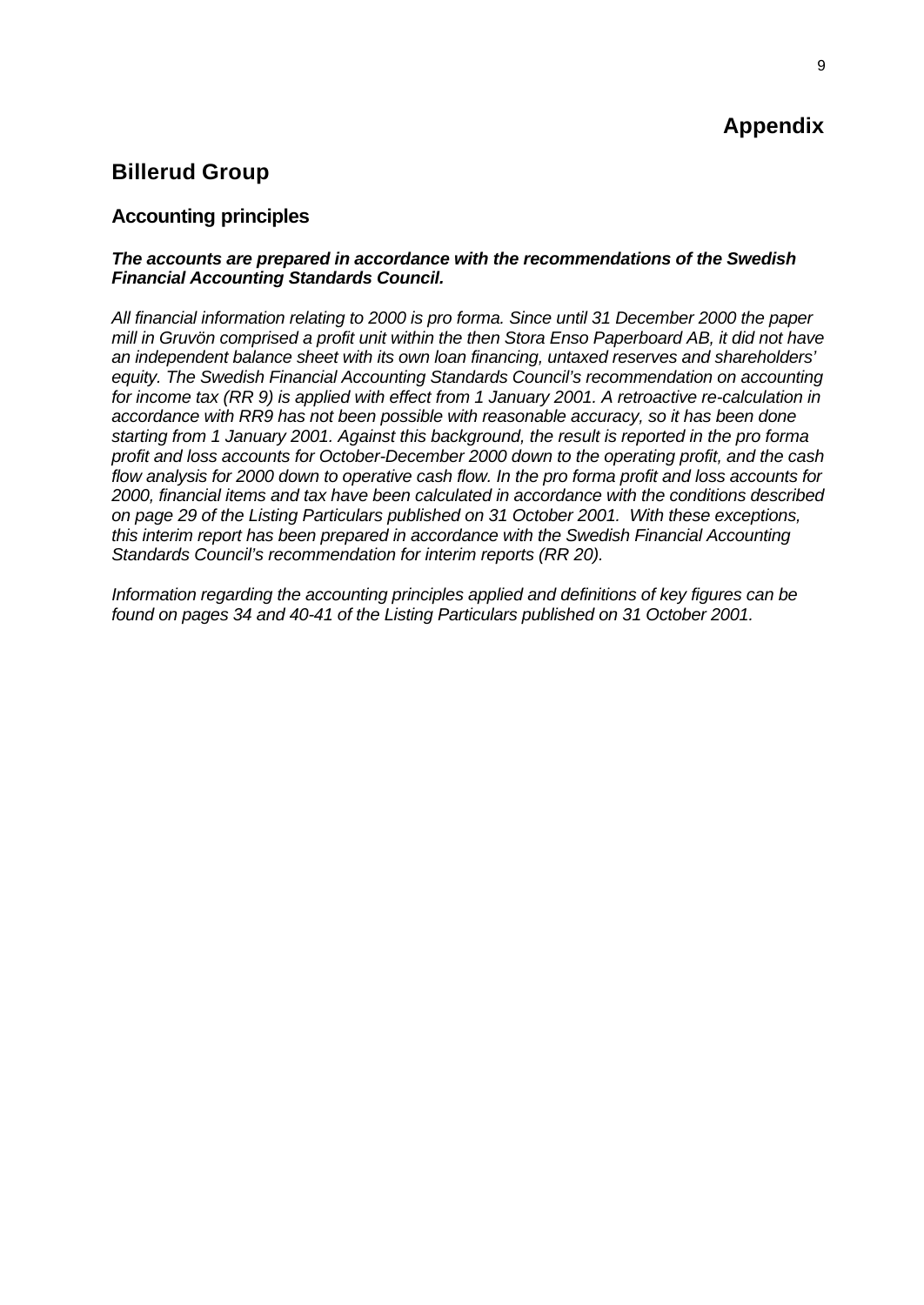| <b>Profit and Loss Account</b>      |          | 3 months |                          | <b>Full year</b> |          |  |  |
|-------------------------------------|----------|----------|--------------------------|------------------|----------|--|--|
|                                     | Oct-Dec  | Jul-Sept | Oct-Dec                  | Jan-Dec          | Jan-Dec  |  |  |
| <b>MSEK</b>                         | 2001     | 2001     | 2000                     | 2001             | 2000     |  |  |
| Net turnover                        | 1,735    | 1,593    | 1,770                    | 6,910            | 6,666    |  |  |
| Other income                        | 2        | 2        | 14                       | 10               | 39       |  |  |
| <b>Operating income</b>             | 1,737    | 1,595    | 1.784                    | 6,920            | 6,705    |  |  |
| Operating expenses                  | $-1,386$ | $-1,262$ | $-1,321$                 | $-5,276$         | $-5,019$ |  |  |
| Depreciation                        | -86      | -87      | -77                      | $-345$           | $-302$   |  |  |
| <b>Operating expenses</b>           | $-1,472$ | $-1,349$ | $-1,398$                 | $-5,621$         | $-5,321$ |  |  |
| <b>Operating profit</b>             | 265      | 246      | 386                      | 1,299            | 1,384    |  |  |
| <b>Financial items</b>              | $-35$    | $-29$    | ٠                        | $-118$           | -130     |  |  |
| <b>Profit after financial items</b> | 230      | 217      | $\overline{\phantom{a}}$ | 1,181            | 1,254    |  |  |
| Tax                                 | $-43$    | -63      | $\overline{\phantom{a}}$ | $-314$           | $-351$   |  |  |
| Net profit for the period           | 187      | 154      | -                        | 867              | 903      |  |  |
| Earnings per share, SEK             | 2.98     | 2.45     |                          | 13.81            | 14.40    |  |  |

| <b>Balance Sheet</b>                    |        | Pro forma |
|-----------------------------------------|--------|-----------|
|                                         |        | 1 Jan     |
|                                         | 31 Dec |           |
| MSEK                                    | 2001   | 2001      |
| Fixed assets                            | 4,355  | 4,257     |
| Stocks                                  | 708    | 633       |
| Accounts receivable                     | 1,118  | 1,064     |
| Other current assets                    | 115    | 176       |
| Cash, bank balances and short-term      |        |           |
| investments                             | 347    | 729       |
| <b>Total assets</b>                     | 6,643  | 6,859     |
|                                         |        |           |
| Shareholders' equity                    | 3,091  | 2,224     |
| Interest-bearing provisions             | 77     | 102       |
| Non-interest-bearing provisions         | 509    | 431       |
| Interest-bearing liabilities            | 2,001  | 3,231     |
| Accounts payable                        | 412    | 508       |
| Other, non-interest-bearing liabilities | 553    | 363       |
| Total shareholders' equity, provisions  |        |           |
| and liabilities                         | 6,643  | 6,859     |

## **Specification of change in equity**

| MSEK                      | 2001  |
|---------------------------|-------|
| Opening equity            | 2,224 |
| Net profit for the period | 867   |
| <b>Closing equity</b>     | 3,091 |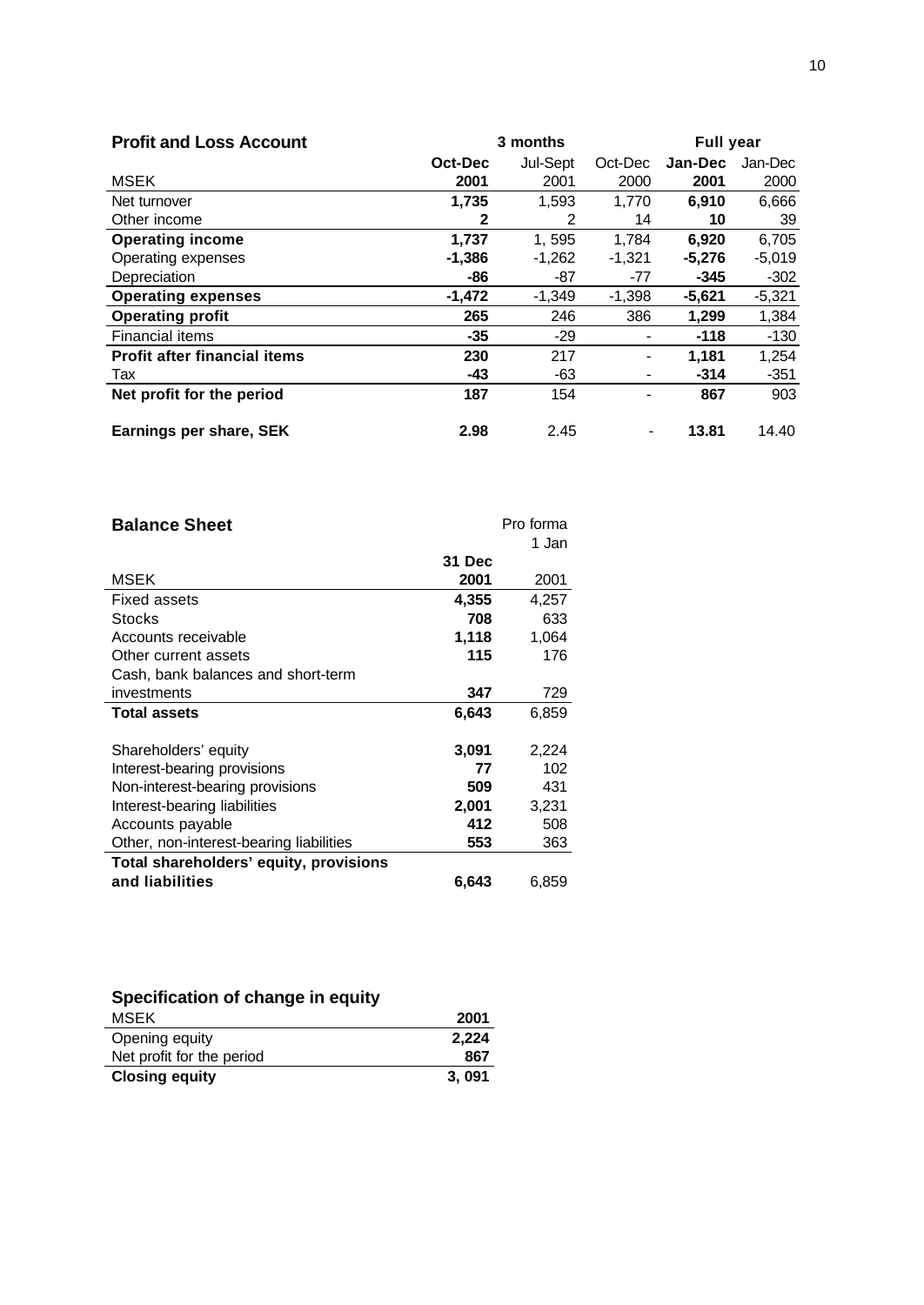## **Cash Flow Statement**

| <b>MSEK</b>                                 | 2001     | 2000   |    |
|---------------------------------------------|----------|--------|----|
| Operating surplus                           | 1,644    | 1,707  |    |
| Change in working capital, etc.             | $-183$   | -1     |    |
| Net financial items, taxes, etc.            | -144     | $-230$ |    |
| Cash flow from operating activities         | 1,317    | 1,476  |    |
|                                             |          |        |    |
| Investment in fixed assets                  | -458     | $-679$ |    |
| Disposal of fixed assets                    | 2        |        |    |
| Change in long-term receivables             | 13       |        |    |
| <b>Cash flow from investment activities</b> | -443     | $-678$ |    |
| Operating cash flow (= change in net debt)  | 874      | 798    |    |
|                                             |          |        | 1) |
| Change in pension allocations               | $-26$    |        | 1) |
| Change in interest-bearing debt             | $-1,230$ |        |    |
| Cash flow from financing activities         | $-1,256$ |        | 1) |
| Total cash flow (= change in liquid assets) | $-382$   |        | 1) |
|                                             |          |        |    |
| Liquid assets at the beginning of the year  | 729      |        | 1) |
| <b>Total cash flow</b>                      | $-382$   |        | 1) |
| Liquid assets at the end of the period      | 347      |        | 1) |

<sup>1)</sup> Historical data not available

| 2001                                  | 2000                                                                |
|---------------------------------------|---------------------------------------------------------------------|
| 24<br>19                              | 25<br>21                                                            |
| 27<br>32                              | 30<br>1)                                                            |
| 4,822<br>3,091<br>1,731<br>0,56<br>47 | 2)<br>4,828<br>2)<br>2,224<br>2)<br>2,604<br>2)<br>1,17<br>2)<br>32 |
| 13,81<br>49,30                        | 14,40<br>2)<br>35,45                                                |
| 458<br>2,379                          | 679<br>2,442                                                        |
|                                       |                                                                     |

<sup>1)</sup> Historical data not available

<sup>2)</sup> Pro forma 1 January 2001

 $^{3)}$ Number of shares: 62,740,998